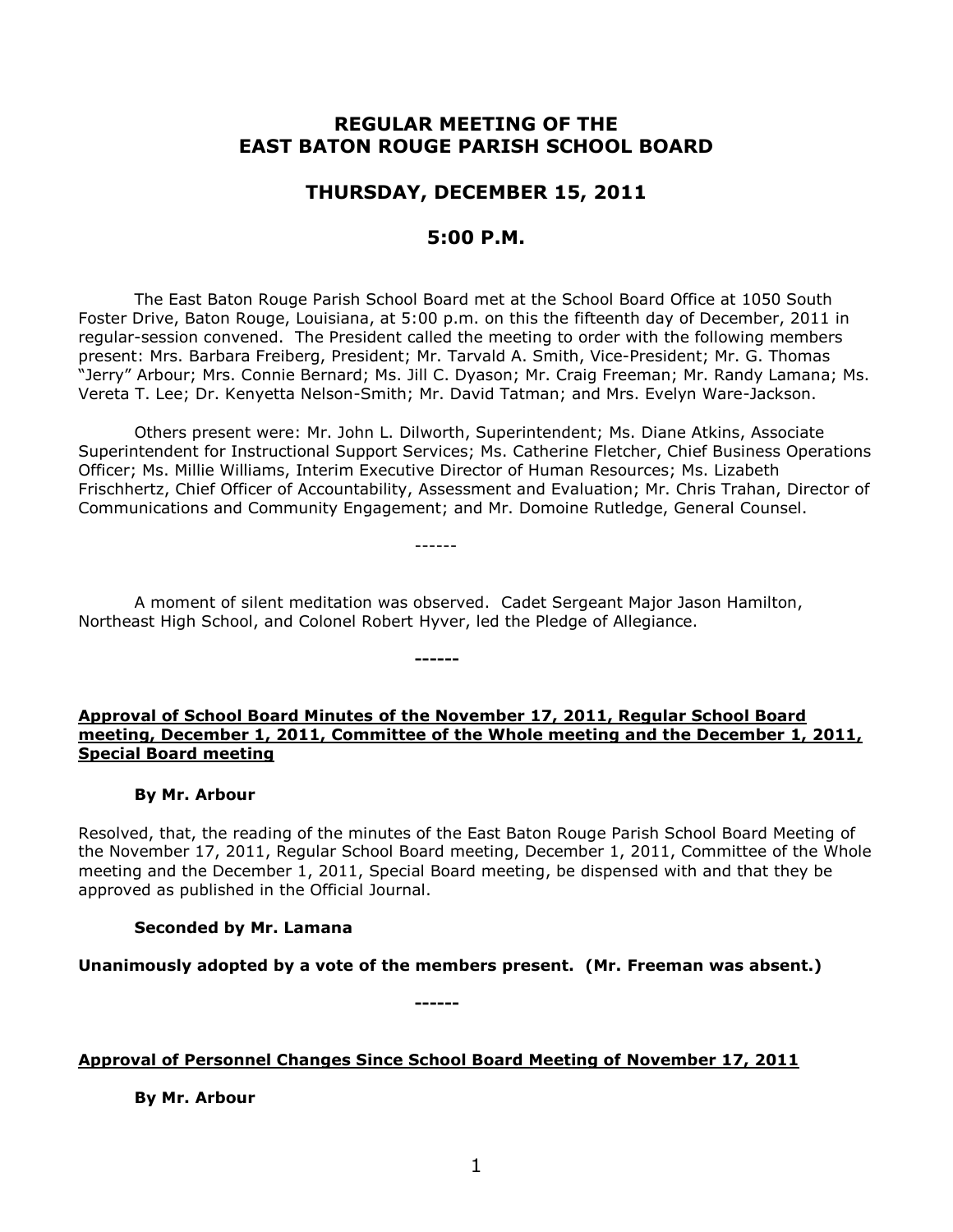Resolved, that, the changes in personnel since the School Board Meeting of November 17, 2011, be, and they are, hereby approved. **(A copy of the Changes has been marked "Official Copy" and placed in the files of the Board.)**

# **Seconded by Ms. Dyason**

**Unanimously adopted by a vote of the members present. (Mr. Freeman was absent.)**

**-----**

# **Approval of Consent Agenda Items**

# **By Ms. Dyason**

Resolved, that, the East Baton Rouge Parish School Board does hereby approve the Consent Agenda items.

# **Seconded by Mr. Tatman**

# **Unanimously adopted by a vote of all the members.**

**------**

*The following items were approved as part of the Consent Agenda:*

**Items approved by the Committee of the Whole for recommendation to the Board:** 

**------**

Approval of a revised job description: Graduation Coach.

Acceptance of the recommendation of Mr. Domoine Rutledge, General Counsel, East Baton Rouge Parish School Board, in the matter of P. Bridges & J. Jennings v. EBRPSB, et al, Docket No. 578,484, Section "26;" 19th JDC.

Authorization for staff to prepare and issue a Request for Qualifications (RFQ) to seek proposals to provide architectural design consulting services for the LaBelle Aire Elementary School classroom addition and renovation as specified in the 2008 Tax Plan Continuation.

Authorization for staff to advertise, accept the low bids meeting specifications and make the award of contracts for the renovation of Health Care Centers at Westdale Middle, Glen Oaks High, and Istrouma High Schools, or reject any and all bids for just cause in accordance with the Louisiana Public Bid Law, Revised Statutes, Title 38, Chapter 10.

Approval of the proposed 2012-2013 school calendar.

------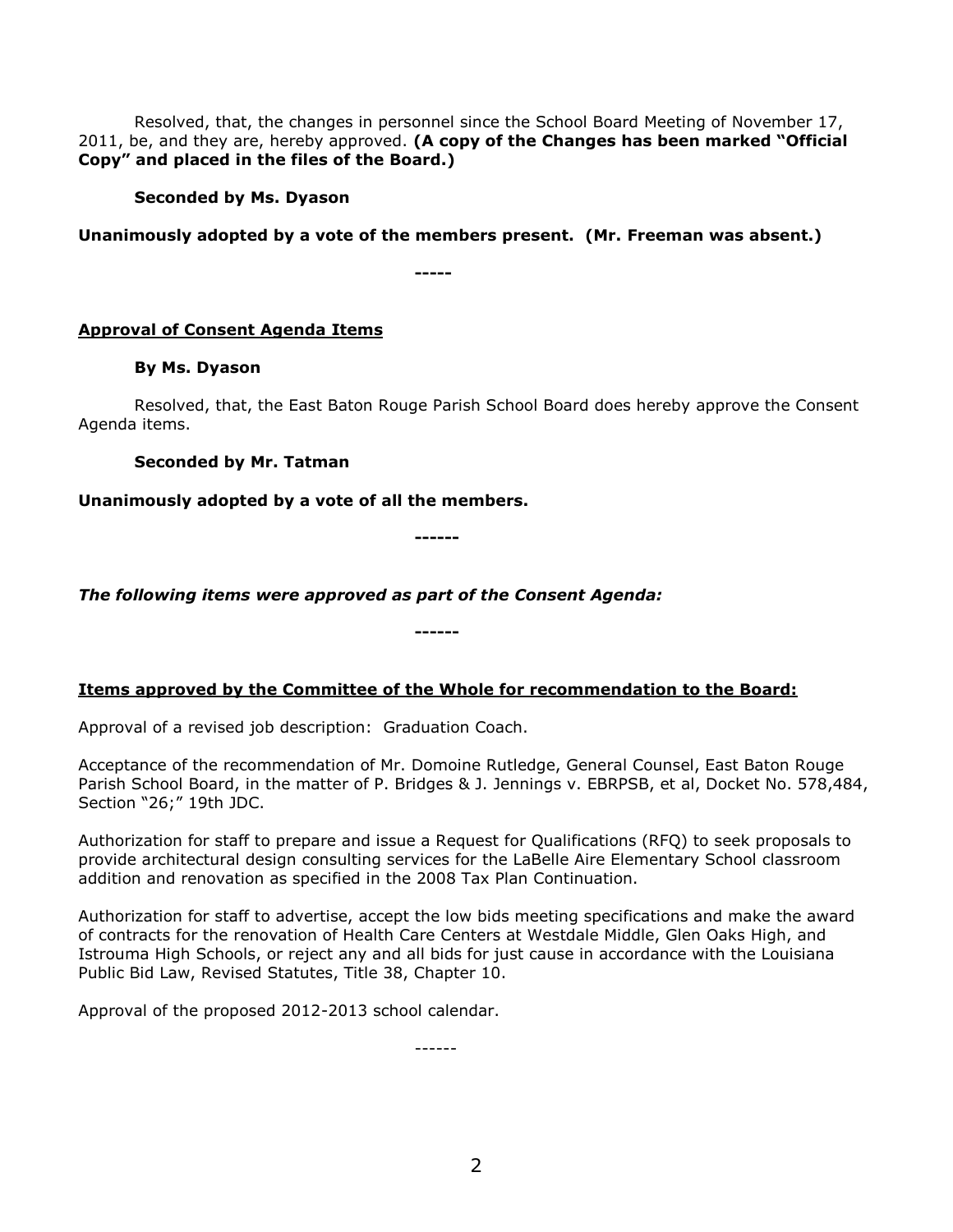# *END OF CONSENT AGENDA ITEMS*

**------**

# **Acceptance of Recommendation of Superintendent and Staff to Deny a Request from the Empower Charter Academy by the National Heritage Academies**

### **By Mr. Smith**

Resolved, that, the East Baton Rouge Parish School Board does hereby accept the recommendation of Superintendent and staff to deny a request from the Empower Charter Academy by the National Heritage Academies to serve students in the East Baton Rouge Parish School System.

### **Seconded by Mr. Lamana**

### **The vote on the motion was as follows:**

| <b>Yeas: (7)</b> | Mr. Arbour, Ms. Dyason, Mr. Freeman, Mr. Lamana, Ms. Lee, Mr.<br><b>Smith and Mrs. Ware-Jackson</b> |
|------------------|-----------------------------------------------------------------------------------------------------|
| <b>Nays: (2)</b> | Mrs. Bernard and Mr. Tatman                                                                         |
| Abstained: (1)   | Mrs. Freiberg                                                                                       |
| Absent: (1)      | Dr. Nelson-Smith                                                                                    |
|                  | The motion was declared adopted.                                                                    |

**------**

# **Approval of a Memorandum of Understanding**

#### **By Mr. Arbour**

Resolved, that, the East Baton Rouge Parish School Board does hereby approve a Memorandum of Understanding between the East Baton Rouge Parish School Board and Big Buddy.

# **Seconded by Ms. Lee**

**Unanimously adopted by a vote of the members present. (Mrs. Bernard, and Dr. Nelson-Smith were absent.)**

------

**Approval of Four (4) Contracts**

**By Mr. Arbour**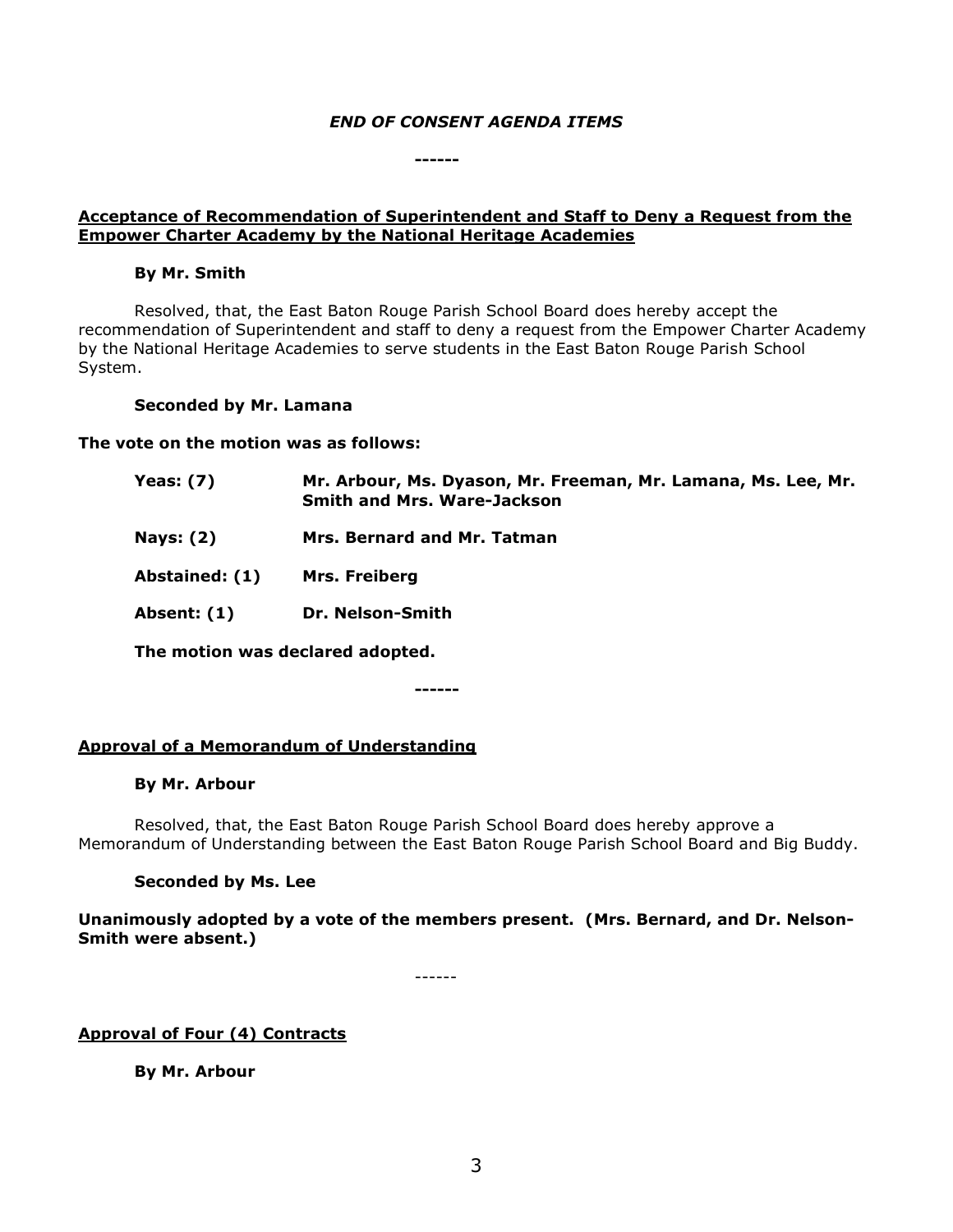Resolved, that, the East Baton Rouge Parish School Board does hereby approve four (4) contracts for professional services between the East Baton Rouge Parish School Board and JBHM Educational Group for the period December, 2011 through June, 2012 for an amount not to exceed \$90,000.

### **Seconded by Mrs. Bernard**

# **Unanimously adopted by a vote of the members present. (Mrs. Bernard, Ms. Lee and Dr. Nelson-Smith were absent.)**

**------**

# **Adoption of Resolutions Calling a Tenure Hearing for Employees**

#### **By Ms. Dyason**

Resolved, that, the East Baton Rouge Parish School Board does hereby adopt a resolution calling a tenure hearing for employee #2011-4.

### **Seconded by Mr. Smith**

# **Unanimously adopted by a vote of the members present. (Ms. Lee and Dr. Nelson-Smith were absent.)**

#### **By Mr. Tatman**

Resolved, that, the East Baton Rouge Parish School Board does hereby adopt a resolution calling a tenure hearing for employee #2011-3.

#### **Seconded by Mr. Lamana**

# **Unanimously adopted by a vote of the members present. (Ms. Lee and Dr. Nelson-Smith were absent.)**

#### **By Mr. Lamana**

Resolved, that, the East Baton Rouge Parish School Board does hereby adopt a resolution calling a tenure hearing for employee #2011-2.

# **Seconded by Mr. Arbour**

# **Unanimously adopted by a vote of the members present. (Dr. Nelson-Smith was absent.)**

**------**

# **Executive Session:**